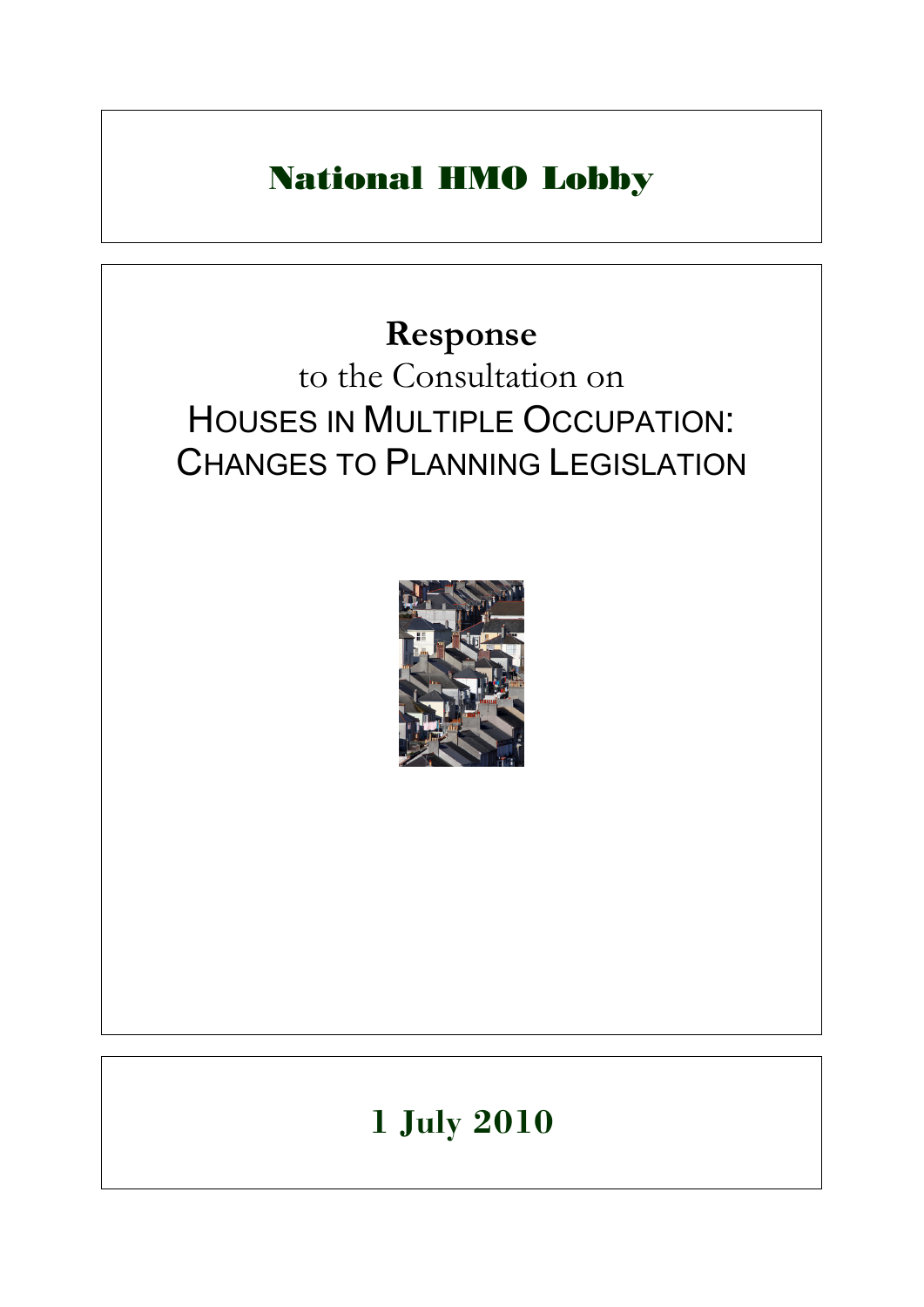### **Response to the Consultation on HOUSES IN MULTIPLE OCCUPATION (HMOs): CHANGES TO PLANNING LEGISLATION**

### **Executive Summary**

The National HMO Lobby

z **questions** whether the government's proposals will actually "take account of … differing circumstances and allow for local solutions rather than continue with the present 'one size fits all' approach" (Minister for Housing, *Written Ministerial Statement*, 17 June 2010);

z **proposes** an alternative opt-out 'traffic-light' strategy, enabling a range of local options, offering genuine 'local solutions to local problems', by means of Local Development Orders, as recommended in the Budget "as part of the shift to a more locally driven planning regime" (HM Treasury, *Budget 2010*, para 1.89).

If the government resolves not to accept its proposal, the Lobby

**• recommends** (1) that the relevant legislation be amended to remove from local authorities all liability to claims for compensation arising from Article 4 Directions on HMOs; and

(2) that the relevant legislation be amended to restore fees for planning applications arising from Article 4 Directions on HMOs.

### **Consultation Questions**

#### • **Do you consider that the proposals will allow local areas to take action without imposing unnecessary burdens on unaffected areas? If not, why not?**

**01** No, the National HMO Lobby does not consider that the new proposals will allow local areas to take action without imposing unnecessary burdens on unaffected areas. The Lobby does not consider that the proposals will actually work. Nor does it consider that the present rules impose "unnecessary burdens."

**02** First of all, the additional burden on local planning authorities (LPAs) seems to be exaggerated.

(1) There is no financial burden on LPAs. The fees for planning applications are intended to cover the costs. All planning applications for HMO change of use therefore should be cost-neutral.

(2) A figure of 8,500 additional planning applications per year is cited - but no grounds are given for this estimate. The Lobby is sceptical that it would be so high, especially in changing market conditions.

(3) The present planning legislation seems to be seen as a burden by some of the thirty-two London Boroughs, who wish to encourage HMOs. But outside the capital, many authorities are concerned to be able to manage them. This is true of all the eight Core Cities and most of the other fifty university towns outside London. In addition, there are dozens of coastal authorities, as well as other places like Peterborough with migrant worker HMOs. Together, these comprise half of England's larger local authorities, the Metropolitan districts and unitary authorities, not to mention numerous district councils.

**03** Nor is there a significant burden on landlords.

(1) A professional landlord (by definition) should have no difficulty in coping with a planning application, and with its costs. After all, the fee is no more than one month's rent for one room. Only non-professional or un-professional landlords should be "deterred from entering the market."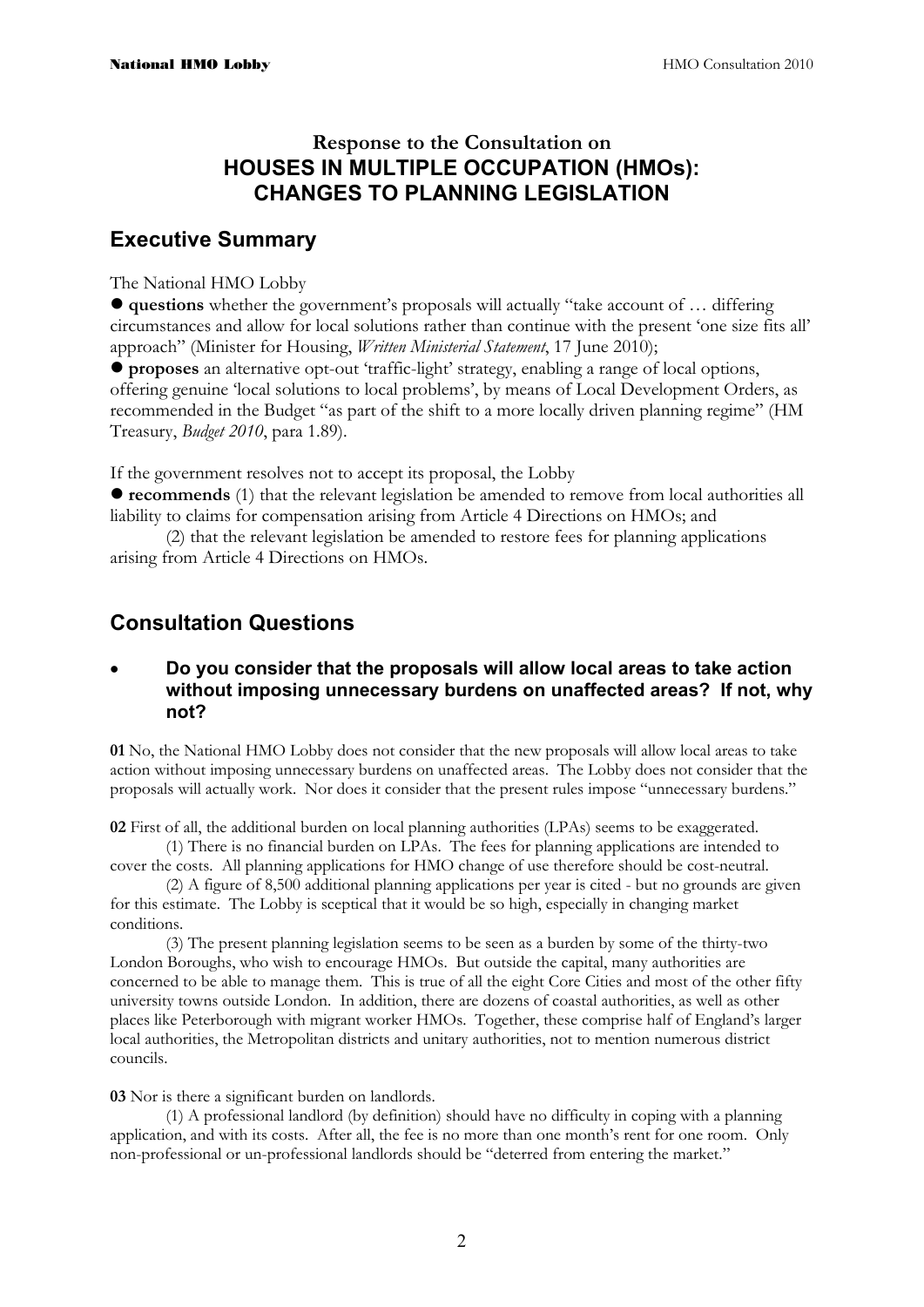#### National HMO Lobby **HMO** Consultation 2010

(2) Much of the consternation raised by landlords has come from the mistaken belief that retrospective planning permission would be required for HMOs.

(3) In addition to the fees, landlords do also face 'administrative burdens', but these are likely to be 'front-loaded' to their first application. And in any case, applications for planning permission are the norm in all other forms of housing development, and a cost factored into business plans.

**04** Nor is there a significant danger to supply.

(1) It is important to remember that *HMOs are* **not** *new additions to the housing stock.* New HMOs are almost always *conversions* from previous family homes - one more HMO is one less family home. In many cases, HMOs actually exacerbate the housing shortage - for instance, this happens in university towns, where first homes for families are turned into second homes for students (occupied for only twothirds of the year). If anything, HMOs are a threat to what the Housing Minister has called 'the age of aspiration.'

(2) In addition, not all HMOs are "a vital source of low cost housing." Many of those let to young professionals or to students command high rents (outside London, on average £70pppw: information from Unipol Student Homes). HMOs can be symptomatic both of high-demand areas and of low-demand areas for housing.

**05** In the second place, the Lobby does not consider that "the proposals will allow local areas to take action." Article 4 Directions are *impractical* for the purpose of managing concentrations of HMOs. First of all, as is acknowledged, "there will be costs associated with the use of Article 4 Directions." (LPAs with concentrations of HMOs already suffer a disproportionate drain on their resources: see **19** below.)

(1) One of these costs is the simple preparation of the Direction, which will involve research, proposals, consultation, notification, and so on. All this will absorb hours of officers' valuable time.

(2) More significantly, once the Direction is implemented, the local authority becomes liable for compensation claims from unsuccessful applicants. In these straitened times, few local councils will consider incurring such costs.

(3) Finally, once the Direction is in place, LPAs will process HMO applications at a cost - as no fee will be payable.

**06** Again, Article 4 Directions are impractical because they are such a protracted instrument.

(1) The preparation of the Direction will take months, if not years.

(2) Furthermore, if they wish to avoid compensation claims, then local authorities will have to give a further twelve months notice.

(3) But the HMO market moves rapidly. In the time it takes to prepare and implement a Direction, whole streets can fall to HMO domination. There will be unintended consequences: see **15** below.

**07** Nor is an Article 4 Direction a local *solution*.

(1) A Direction (by removing permitted development for change of use to class C4) may give a LPA the power of approval. But a Direction gives LPAs only the *possibility* of approving or refusing planning permission for HMOs. In itself, it provides no justification for a decision either way.

(2) However, not only do LPAs need powers provided nationally, but also policies implemented locally. In order to manage HMOs where they have become a problem, the LPA also needs local planning policies to justify a decision to refuse [see **11** below]. Without such policies, the LPA's discretion is strictly limited. An Article 4 Direction is only the *beginning* of a local solution. It is simply another hurdle in the way of effective action by local authorities.

#### • **What do you think could be done, within the constraints of the current planning framework, instead?**

**08** There is an alternative approach, within the constraints of the current planning framework, which would actually work. It requires no amendments, either to the Use Classes Order (UCO) or to the General Permitted Development Order. It simply makes imaginative use of the powers already available, to the benefit of both those who wish to avoid regulation of HMOs, and those who find it essential. In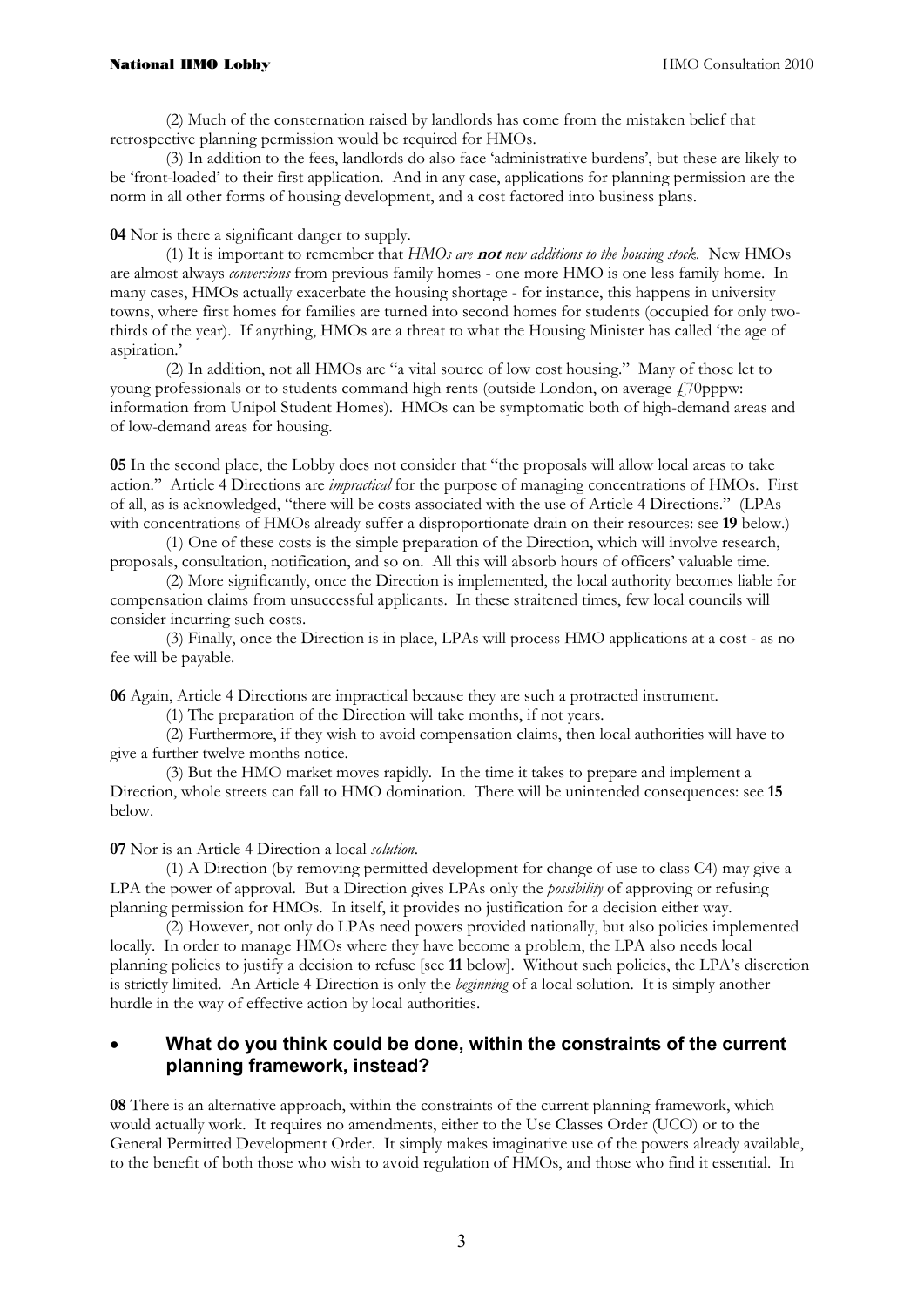place of an 'opt in' to HMO regulation, it comprises a zonal 'traffic-light' system, with an 'opt out' from HMO regulation.

**09** Green Zones: local authorities who wish to encourage HMOs (or "where HMO development is not a concern") would introduce a Local Development Order (LDO) (as provided by S40-41 of the Planning & Compulsory Purchase Act 2004; see also, CLG *Circular 01/2006, Guidance on Changes to the Development Control System, paras 4-45), giving permitted development rights for change of use from C3 to C4 in (parts* of) their area. This would be straightforward, since notification only to the Secretary of State is required, and the council would be under no liability for compensation claims. (In fact, LDOs were commended in the recent Budget Report, para 1.89, "as part of the shift to a more locally driven planning regime.")

**10** Amber Zones: these constitute the default position. Local authorities who are un-committed on the development of HMOs would process applications for change of use from C3 to C4 on a case-by-case basis, under the present UCO. If they find that they have a need for low-cost shared housing, they can consider adopting a Green Zone, and introduce a LDO to (parts of) their area. On the other hand, if they discover from applications received that detrimental concentrations of HMOs are beginning to develop in a locality, they can consider adopting a Red Zone, and introduce local HMO policies into (parts of) their area.

**11** Red Zones: local authorities who wish to discourage HMOs in (parts of) their area would introduce local HMO policies (for instance, Supplementary Planning Documents on restraint policies or threshold policies) which enable them to deploy their powers under the amended UCO systematically, in order to resist the development or deterioration of concentrations of HMOs [see **Annex A** for examples].

**12** The present rules make Amber and Red Zones possible. The opt-out Green Zone, available through LDOs, completes the range of options. Some councils in London might adopt a single Zone for their whole area (e.g. a Green Zone throughout Richmond on Thames), many elsewhere would adopt different Zones in different areas (e.g. Leeds, Newcastle, Nottingham). What this offers is *genuine* 'local solutions to local problems.'

#### • **Do you think there will be unintended consequences as a result of the proposed changes? If so what will they be and how do you think they could be mitigated?**

**13** One unintended consequence of the proposed changes will be the loss of any means of *monitoring* HMO development.

(1) At one level, this will permit the development of HMOs in inappropriate locations (the HMO Consultation last year noted in paragraph A51, "under this option … all HMOs would have permitted development rights. This could incentivise the creation of larger HMOs in areas where there isn't a more general problem").

(2) Beyond the individual case, local authorities would lose the ability to monitor the development of concentrations of HMOs. Without the need for prior planning permission, the conversion of HMOs will become evident only after the fact. It will be the case that only once there is a problem will it be apparent that there is a need for a solution, an Article 4 Direction. But by this time, it will be too late especially given the time-lag in the introduction of a Direction [see **06** above; see also, **15** below].

**Mitigation***: a means of mitigating this consequence would be the introduction of additional HMO licensing, so that HMO locations and proportions could be monitored through the local licensing scheme.*

**14** Another unintended consequence of the proposed changes will be the *disincentivisation* of local HMO planning policies.

(1) Local communities have a hill to climb in persuading their LPAs to introduce local policies as it is (not unnaturally, LPAs take some convincing to undertake resource-intensive initiatives). Introducing another hurdle makes the task of local communities that much harder.

(2) In particular, some LPAs have committed themselves to introducing Supplementary Planning Documents on HMOs - on the condition of the amendment of the UCO effected in April. Such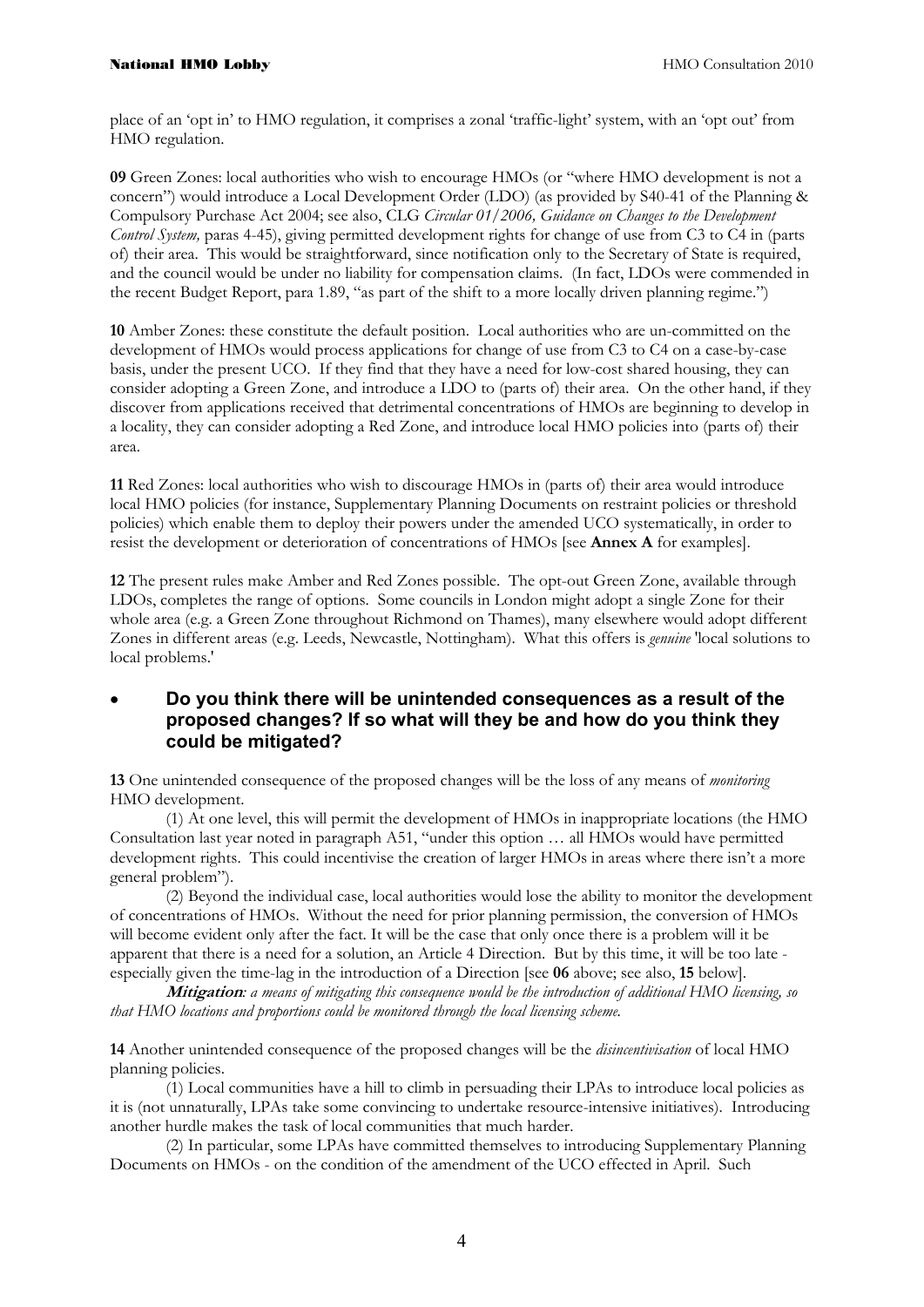provisions are made in the Core Strategies of Leeds and Manchester [see **Annex A**]. Removal of this amendment, as now proposed, will call into question these commitments.

**Mitigation***: a means of mitigating the disincentivisation of LPAs would be to make Article 4 Directions fully streamlined. One obstacle has already been removed by Statutory Instrument 2010 654, the amended GPDO, which no longer requires Secretary of State approval of Directions. A second obstacle is the liability of LPAs to compensation: this too could be removed [see* **20** *below].*

**15** A third unintended consequence of the proposed changes will be the actual *incentivisation* of HMO development. If investors and developers are aware of impending constraints on HMOs in a local authority, first of all through the preparation of an Article 4 Direction, and subsequently, through the notice of the Direction given by the authority - then there will be an incentive for them to invest in HMOs while they are still able. And there will be nothing that the authority can do to resist this.

**Mitigation***: this consequence could be mitigated by the removal of any liability by the LA for compensation. In any event, no socially responsible landlord should be considering developing HMOs in areas where there are already disproportionately high numbers. [See also* **06** *above.]*

**16** A final unintended consequence of the proposed changes will be the deep *demoralisation* of local communities. The government's concept of the 'Big Society' has many critics. But natural supporters of this notion (implicitly, if not explicitly) are the members of the National HMO Lobby. For a decade, they have been campaigning for just what the Big Society offers - local determination, the ability of local communities to direct their own affairs, to take responsibility for their own futures. They have struggled to convince Big Government of the need for local powers to enable them to do so. Last year, at last, they convinced the government to consult on the issue of HMOs and their impact on their communities - and this open, public consultation showed overwhelming support for their ambitions. 94% of respondents identified high concentrations of HMOs as a problem; 94% regarded non-legislative measures as inadequate; 93% regarded the current legislation as ineffective; and 92% supported the amendment of the UCO which came into force in April. After this very practical exercise of the Big Society, local communities are devastated to find that central government is overturning their achievement, and potentially abandoning them to the Big Market.

**Mitigation***: the demoralisation of local communities could be mitigated by the government reviewing its proposed changes, and adopting the modestly amended strategy proposed in* **09-13** *above.* 

#### • **Do you think there are any other changes which need to be made to make this approach work more effectively e.g. to HMO definition?**

**17** The Lobby recognises that it may be difficult. But there is one change which is really needed in order to make the new approach work more effectively - that is, to provide 'local solutions to local problems.' It really is necessary, not simply "to limit [LPAs'] liability further" to compensation claims, but to *remove* that liability altogether - to reduce the potential costs to LPAs, to speed up the implementation process, and to avoid un-necessarily incentivising investment in HMOs, as elucidated in **05**, **06** and **15**. The relevant legislation should be amended to remove from local authorities all liability to claims for compensation arising from Article 4 Directions on HMOs.

**18** There is another change which would make the new approach work more effectively, and that is to do with fees for planning applications. As noted in 02, normally fees are intended to cover the costs of applications. But where applications are required as a result of an Article 4 Direction, then fees are not payable. This adds to the difficulties faced by LPAs wishing to manage HMOs. This penalty should be removed, and the relevant legislation should be amended to restore fees for planning applications arising from Article 4 Directions on HMOs.

#### • **Do you have any information on costs/benefits which would be relevant to impact assessment?**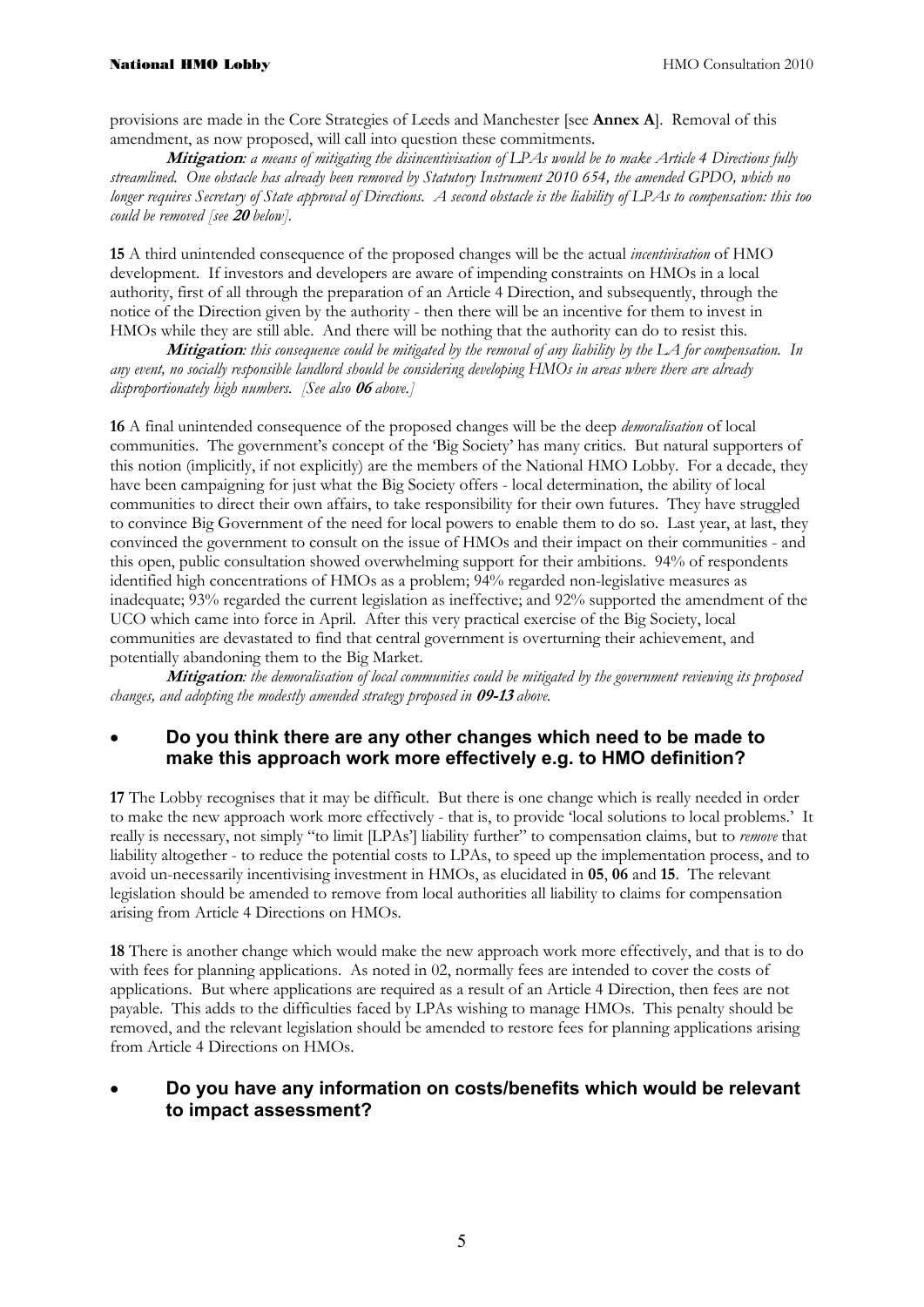#### National HMO Lobby **HMO** Consultation 2010

**19** The Lobby is concerned about the costs to councils and communities of unregulated concentrations of HMOs. The Impact Assessment of the HMO Consultation of 2009 took no account of these costs. The Lobby has attempted to catalogue them.

(1) Some impacts are readily measured and costed, such as huge increases in waste disposal and environmental cleansing, street blight (flyposting, graffiti), crime rates, insurance premiums, property prices (in high-demand HMO areas) and so on.

(2) Some impacts can be measured, but not readily costed, such as property and environmental degradation, incidence of antisocial behaviour, market and employment distortion, car parking pressure, loss of services like schools and social institutions.

(3) Some impacts are hard even to measure, though their costs are very real - these include the disruption of the networks and morale which sustain the social capital (or community spirit) of a community. There are valuation techniques to cost these, such as avoidance values (what it would cost to avoid the impact) and restoration values (what it would cost to restore the situation). These approaches to costing are outlined in **Annex B**.

#### • **Do you think LPAs will choose to issue Article 4 directions with immediate effect or less than 12 months notice?**

**20** It is unlikely in the extreme that LPAs will choose to issue Article 4 Directions with immediate effect or less than twelve months notice, as long as this renders them liable to compensation claims, as noted in **05** above. Removal of liability to compensation, as proposed in **17** above, however, would enable them to do so.

#### • **How should we monitor the impact of these proposals and assess their success? What is the best review approach?**

**21** As noted in **13** above, establishing HMOs as permitted development as the default position for LPAs removes the possibility of monitoring numbers, locations and proportions of HMOs. This would seem to make it impossible to monitor the impact of the proposed changes. As noted above, an alternative would be to introduce additional HMO licensing.

#### • **Do you have any comments on the legislation as drafted?**

**22** The Lobby has no comments on the legislation as drafted - other than to note that if the 'traffic-light' strategy described in **08-12** above were adopted, the government would be able to achieve its objectives without the trouble of amending any legislation.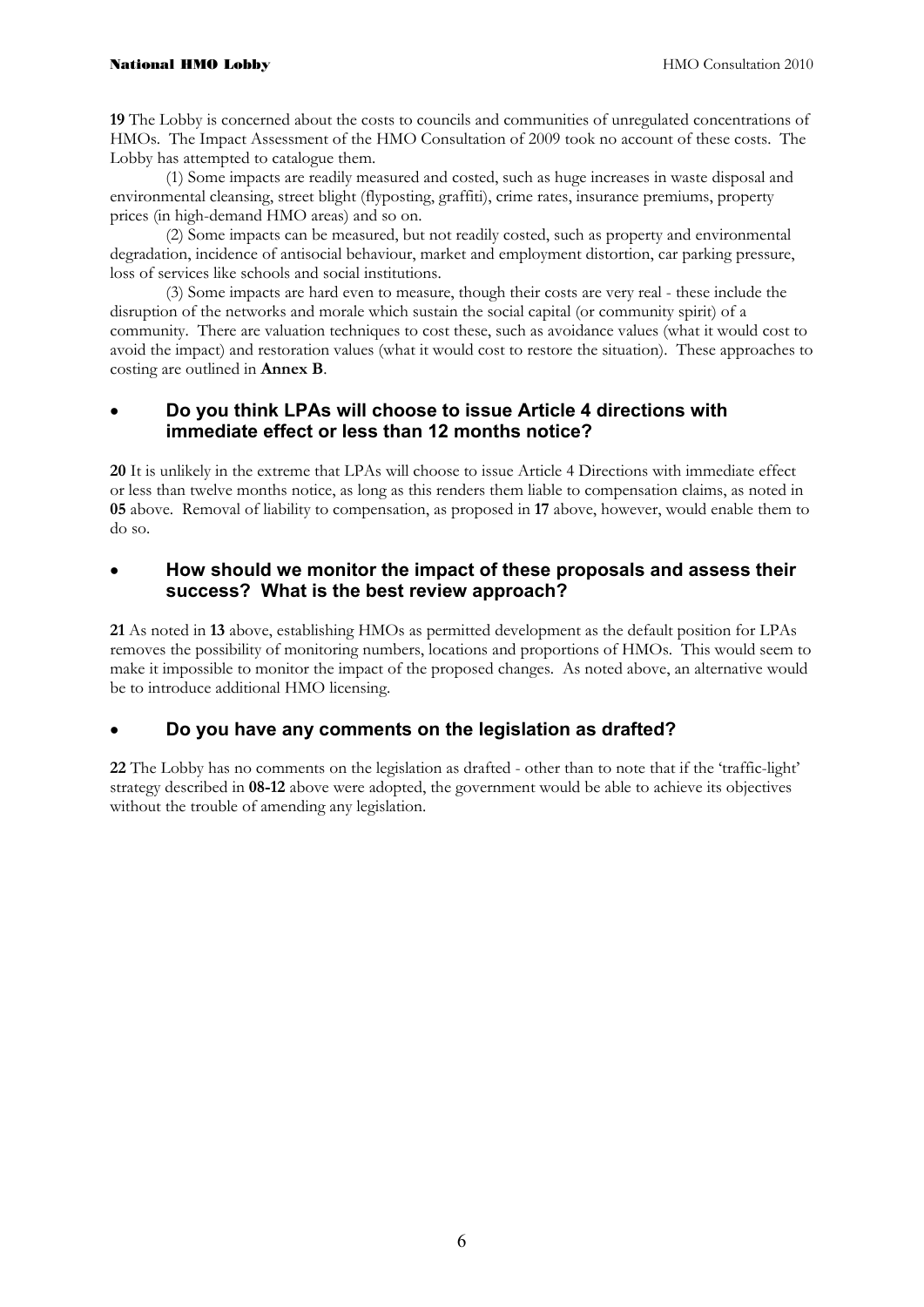## **Annex A: Local HMO Policies**

National HMO Lobby *Briefing Bulletin* 2010

| Town        | <b>Core Strategy</b>                    | <b>HMO</b> Reference                                   | <b>HMO Policy</b>                       |
|-------------|-----------------------------------------|--------------------------------------------------------|-----------------------------------------|
| Birmingham* | Issues & Options<br>consulting          | No ref to HMOs                                         | Selly Oak Local Plan                    |
| Bournemouth | Preferred Options<br>consulting         | Ref to HMOs in<br>Winton                               | None current                            |
| Bristol*    | Under Examination                       | No ref to HMOs                                         | Policy pending                          |
| Charnwood   | Submission in<br>preparation            | Student accomm<br>policy                               | SPD Student Housing<br>Provision        |
| Chichester  | Issues & Options<br>completed           | No ref to HMOs                                         | None                                    |
| Leeds*      | Preferred Approach<br>completed         | Student accomm<br>policy (H6); potential<br>HMO policy | UDP H15                                 |
| Liverpool*  | Preferred Options<br>completed          | No ref to HMOs                                         | None                                    |
| Manchester* | Preferred Options<br>completed          | Student accomm<br>policy (H6); potential<br>HMO policy | None                                    |
| Newcastle*  | Submission in<br>preparation            | tba [see below]                                        | SPD Shared Housing                      |
| Nottingham* | Option for<br>Consultation<br>completed | Housing mix policy 9                                   | SPD Building<br>Balanced<br>Communities |
| Oxford      | Under Examination                       | No ref to HMOs                                         | Local Plan Policy<br><b>HS.15</b>       |
| Sheffield*  | Adopted                                 | Mixed communities<br>policy CS41                       | UDP H5                                  |
| Southampton | Adopted                                 | <b>HMO Policy</b>                                      | Local Plan H4                           |

\*Core City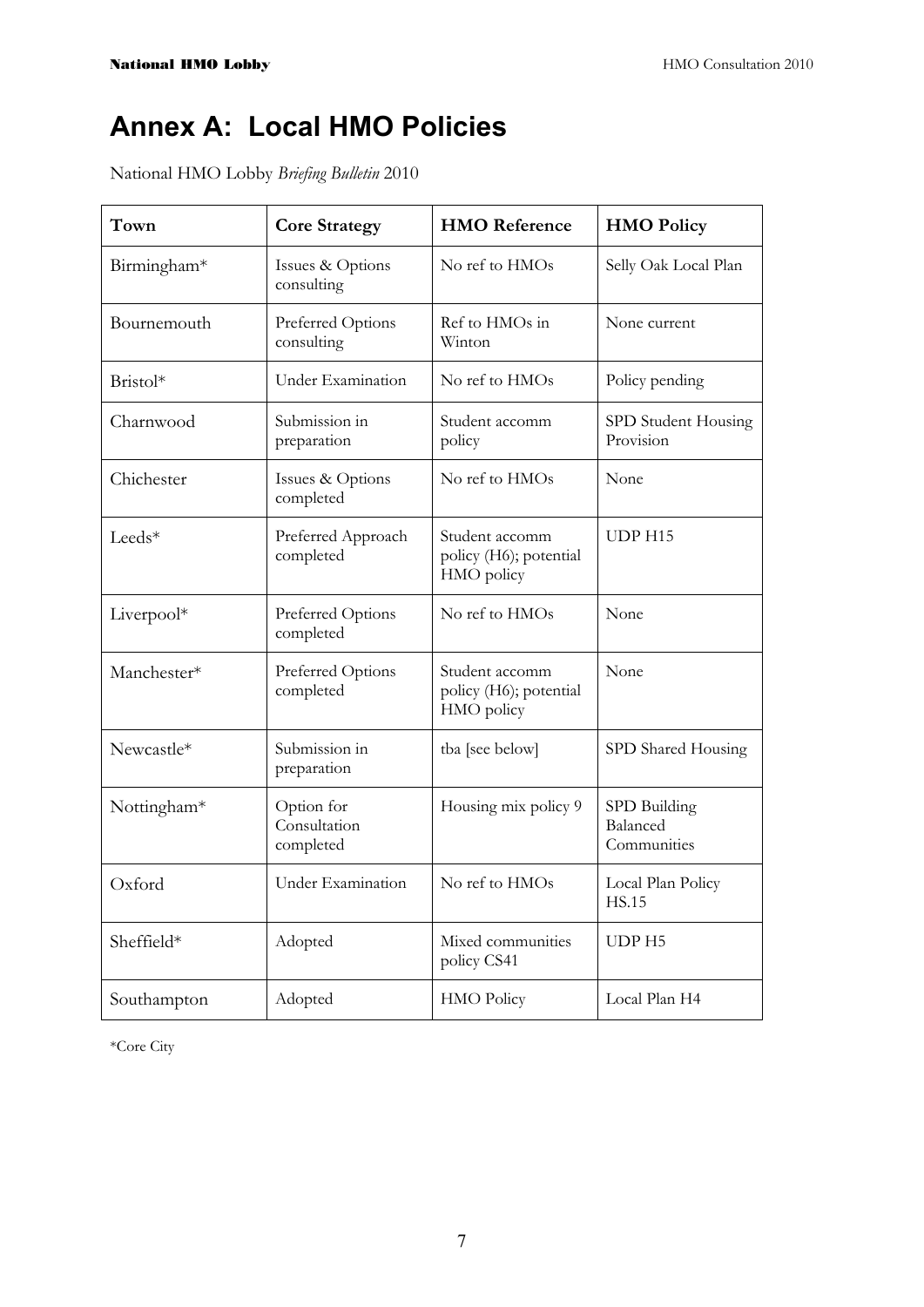#### **Briefing Bulletin**

The Briefing surveys the eight Core Cities, and a few other towns.

**Core Strategy** The Local Development Framework (LDF) is the name given to the new system of Development Plans introduced by the Planning and Compulsory Purchase Act 2004. These comprise Development Plan Documents and Supplementary Planning Documents (SPDs). The former include especially a Core Strategy, which sets out the vision, spatial strategies and core policies of the local planning authority. Production of a Core Strategy comprises typically a consultation on *Issues & Options* (Birmingham and Chichester are at this stage), followed by a consultation on *Preferred Options* (Bournemouth, Leeds, Liverpool, Manchester, Nottingham), a consultation on a *Submission* (Charnwood, Newcastle), which is then subject to an *Examination* by a Planning Inspector (Bristol, Southampton), before final *adoption* (Sheffield).

**HMO Policy** Some Core Strategies make no reference to HMOs at all (Bristol, Chichester, Liverpool). Others have generic mixed housing policies (Nottingham, Sheffield) or policies on student accommodation (Charnwood, Leeds, Manchester). Others again propose HMO policies in the light of new legislation (Leeds, Manchester, Southampton). Meanwhile, some LPAs have relevant policies in place under existing Local Plans (Birmingham, Leeds, Sheffield, Southampton) or have adopted relevant SPDs (Charnwood, Newcastle, Nottingham).

**Birmingham City Council** is consulting on *Issues & Options* for the Core Strategy; Objective 7 is concerned with HE, and a Key Issue is 'Are there any areas where we should seek to restrict the development of further student accommodation?' The Council's *Selly Oak Local Plan* Policy 11.22 'Area of Restraint (Student Accommodation)' was adopted 2001

**Bournemouth Borough Council** is due to publish its Core Strategy *Preferred Options* for consultation in June 2010. The 'Profile of Winton & Moordown' promises "a local policy to restrict the further proliferation of student lets in roads where there are currently associated problems" (21.7). A 'Delivering Sustainable Communities and Site Allocations Development Plan Document' will include more detail expanding on the text in the Core Strategy (commencing in 2011).

**Bristol City Council**'s Core Strategy is to undergo *Examination* in June 2010. It includes no reference to HMOs, but the draft Site Allocations and Development Management Development Plan Document does have a specific policy DM1 on HMOs (to control densities to ensure balanced and sustainable communities), it is being published for consultation in June. The Council has no currently existing HMO policy.

**Charnwood Borough Council** [including Loughborough] is preparing its Core Strategy *Submission*. The Further Consultation of 2008 proposed a student accommodation policy. The Council adopted a SPD on Student Housing Provision in 2005, which includes HMOs.

**Chichester District Council** has completed its consultation on *Strategic Growth Options*; this included no reference to HMOs. The Council has no existing HMO policy.

**Leeds City Council** has consulted on its *Preferred Approach*. This document included policy on student accommodation, and it promises a SPD which will make use of the changes to the Use Classes Order. LCC already has in place UDP Policy H15 on Housing Mix, concerned with student housing.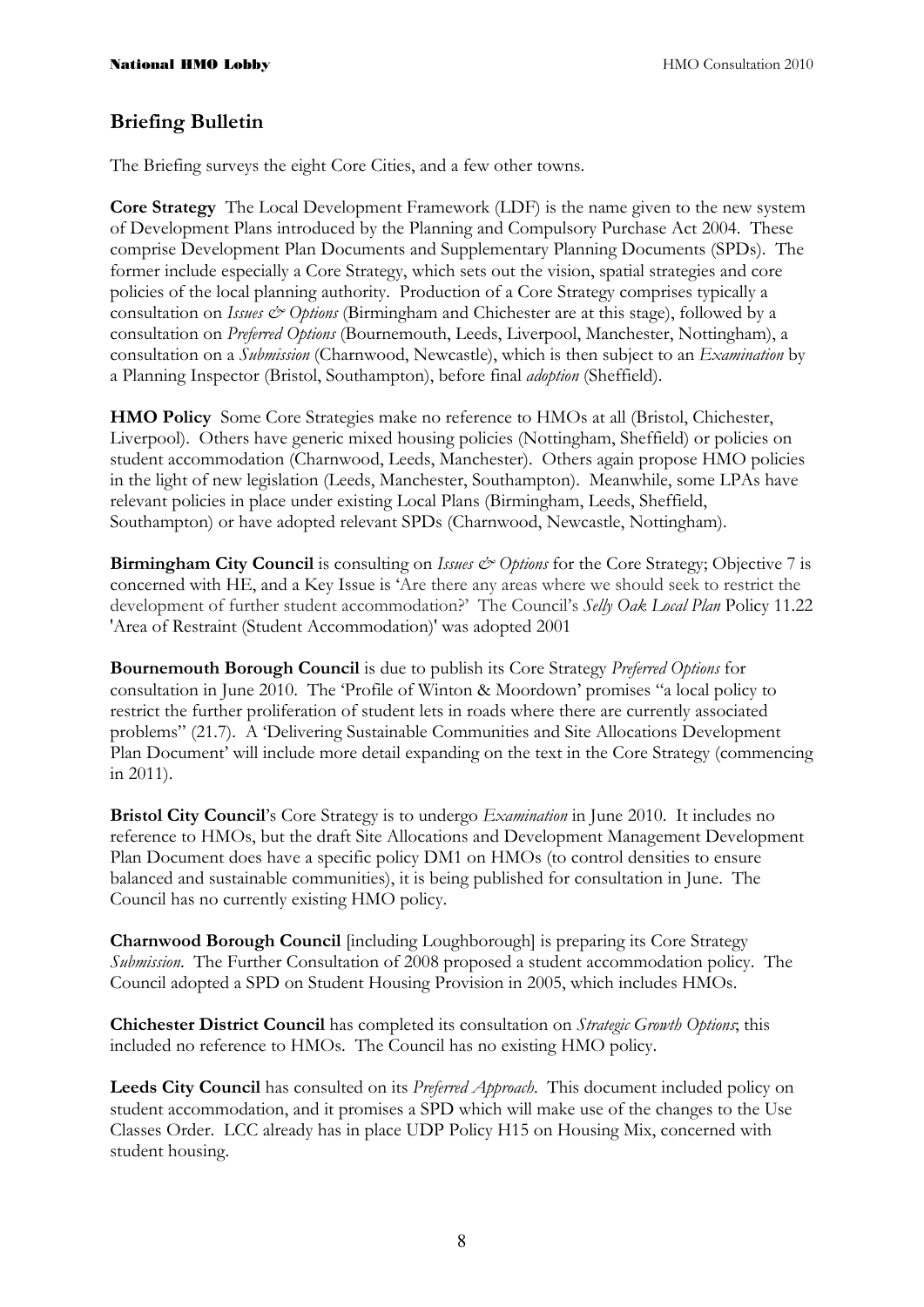**Liverpool City Council** has consulted on its *Preferred Options*; these include no reference to HMOs. The Council has no existing HMO policy.

**Manchester City Council** has consulted on its *Proposed Option*; this includes Policy Approach H6 on student accommodation, which would be reviewed if HMO legislation is amended. The Council has no existing HMO policy.

**Newcastle City Council** is currently preparing a *One Core Strategy* in conjunction with Gateshead. Newcastle's original Core Strategy had proceeded as far as Examination, but was withdrawn in 2008; this included Policy CS7 on Shared & Student Housing. Meanwhile, a Shared Housing SPD was adopted in 2008.

**Nottingham City Council**'s Core Strategy is being prepared in partnership with the surrounding Borough and District Councils in Greater Nottingham. The *Option for Consultation* of the Greater Nottingham Aligned Core Strategies has been completed. This included Policy 8 Housing Size, Mix & Choice, which includes reference to student housing. Meanwhile a SPD on Building Balanced Communities, on student housing, was reissued in 2007. And a new [HMO Action Plan](http://open.nottinghamcity.gov.uk/comm/agenda.asp?CtteMeetID=3207) is under development.

**Oxford City Council**'s Core Strategy is under *Examination* (delayed due to legal challenges). It includes Policy CS27 on student accommodation (purpose-built), but none on HMOs. However, the Council is likely to seek to discourage further proliferation of HMOs, pending the development and adoption of a new HMO policy as part of the Sites & Policies DPD. Meanwhile, the Local Plan's Policy HS15 restricts HMOs in the Registration Area in east Oxford and elsewhere where they are more than 25% of properties in the street.

**Sheffield City Council** *adopted* its Core Strategy in 2009. "Policy CS41 'Creating Mixed Communities' includes guidance which enables us to limit further development of HMOs and other forms of shared housing where there is evidence of a concentration of these uses. No further policies are planned, as [this] provides a sufficiently strong policy on which to deal with HMOs and shared housing." The Council had in place UDP Policy H5 on Shared Housing.

**Southampton City Council** *adopted* its Core Strategy in 2010. It includes Policy CS16 Housing Mix & Type, which refers to HMOs and student housing. The Council has in place Local Plan Policy H4 on HMOs.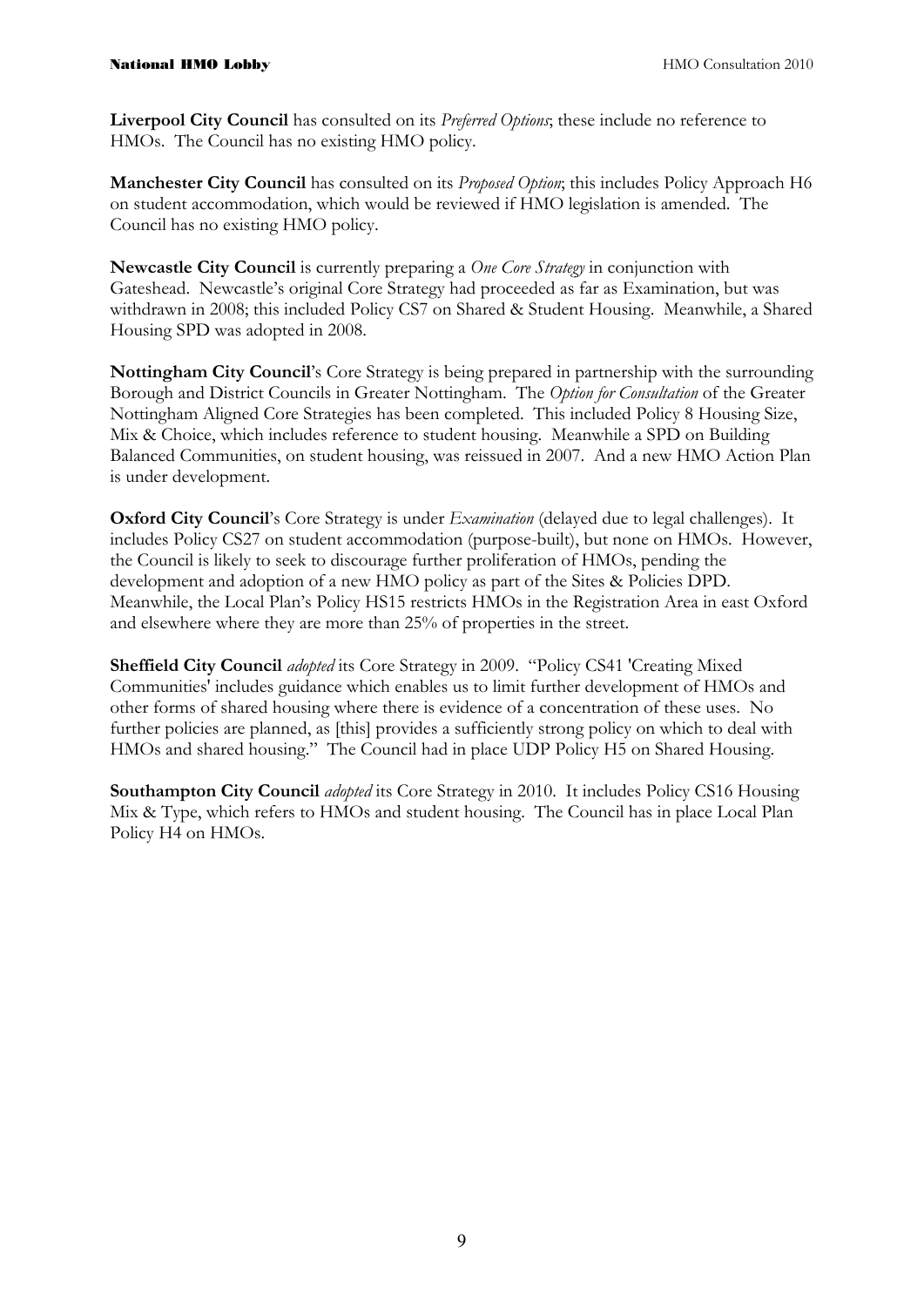## **Annex B: Costing Studentification**

Extract from National HMO Lobby *Accounting for Sustainability* January 2006, a commentary on Higher Education Partnership for Sustainability, *Accounting for Sustainability: Guidance for Higher Education Institutions* (Forum for the Future, 2003)

**4 Costing** Some of the impacts of a HEI are readily costed (such as local cleansing costs). Some impacts are measurable, but difficult to cost (such as burglary rates). And some of the effects are hard even to measure (such as the loss of community spirit).

**4.1** The *increase in problems* of a community (3.1.1 above) are mostly tangible, and therefore mostly readily measured. These impacts comprise the following.

- i. *waste* increase: problems of normal waste disposal, of recycling, of large waste, of street cleansing, of garden clearing, and so on; Refuse and Highways Departments could provide cleansing costs for most of these.
- ii. *degradation* increase: both neglect of houses and their gardens, and also loss of character through inappropriate development of buildings and hard-surfacing of gardens; a formula might be devised for the reparation of the former, but the latter is hard to measure, let alone cost.
- iii. *street blight* increase: the impact of letting boards and security grilles, of flyposting and graffiti; removal of the latter can be costed, but again, the impact of the former on the character of the area is hard to measure (as is taxi disturbance, another blight on the street). *Note* on (*i*-iii): the costs of tackling increased squalor include not only the investment of public resources, but also the voluntary (unpaid) efforts of both residents and students.
- iv. *antisocial behaviour* increase: endemic low-level ASB, like noise nuisance, minor vandalism and evacuation (rather than serious ASB); the effect is all too tangible, it can be monitored, but it is hard to cost.
- v. *crime* increase: primarily burglary, which is measured by crime statistics, and presumably could be costed, both in terms of police time and of property stolen.
- vi. *insurance* increase: the insurance industry could presumably provide data on increased premiums for houses, contents and vehicles in specified postcodes.
- vii. *retail* distortion: orientation towards a very specific market, manifest in the particular range of lines in shops, and the range of retail outlets (especially increased numbers of pubs, take-aways and letting agencies); the impact of the market is aggravated when rent rises force out other enterprises.
- viii. *market* fluctuation: enormous fluctuation between heavy demand during term, and minimal demand during vacation.
- ix. *employment* casualisation: local employment becoming increasingly seasonal (term) and part-time (evening).

*Note* on (vii-ix): such local economies are effectively 'resort economies', with a number of peculiar characteristics: they are 'hermetic' (both patronised and serviced almost exclusively by the student population); they depend on a continuous externally supplied market; and their profits are largely exported (rather than locally circulated). This entails a significant cost to the *local* economy.

- x. *parking* increase: car use is measurable; in Leeds, one study has shown that car ownership in student households is two-and-a-half times the norm for the city. This raises health & safety issues (obstruction of pavements for pedestrians, and of access by cleansing and emergency vehicles), as well as communication problems (access by residents, and the passage of public transport).
- xi. *demand* increase: this includes not only the direct costs of disproportionate demands on public services like cleansing and policing, housing and planning, but also indirectly the drain of resources away from provision in other areas[and neither students nor landlords pay Council Tax or Business Tax].

**4.2** The *decline of the community* (3.1.2 above) is quite intangible, and not readily measured at all. As *Accounting for Sustainability* suggests (p30) such matters are perhaps "beyond value". This impact comprises the following issues.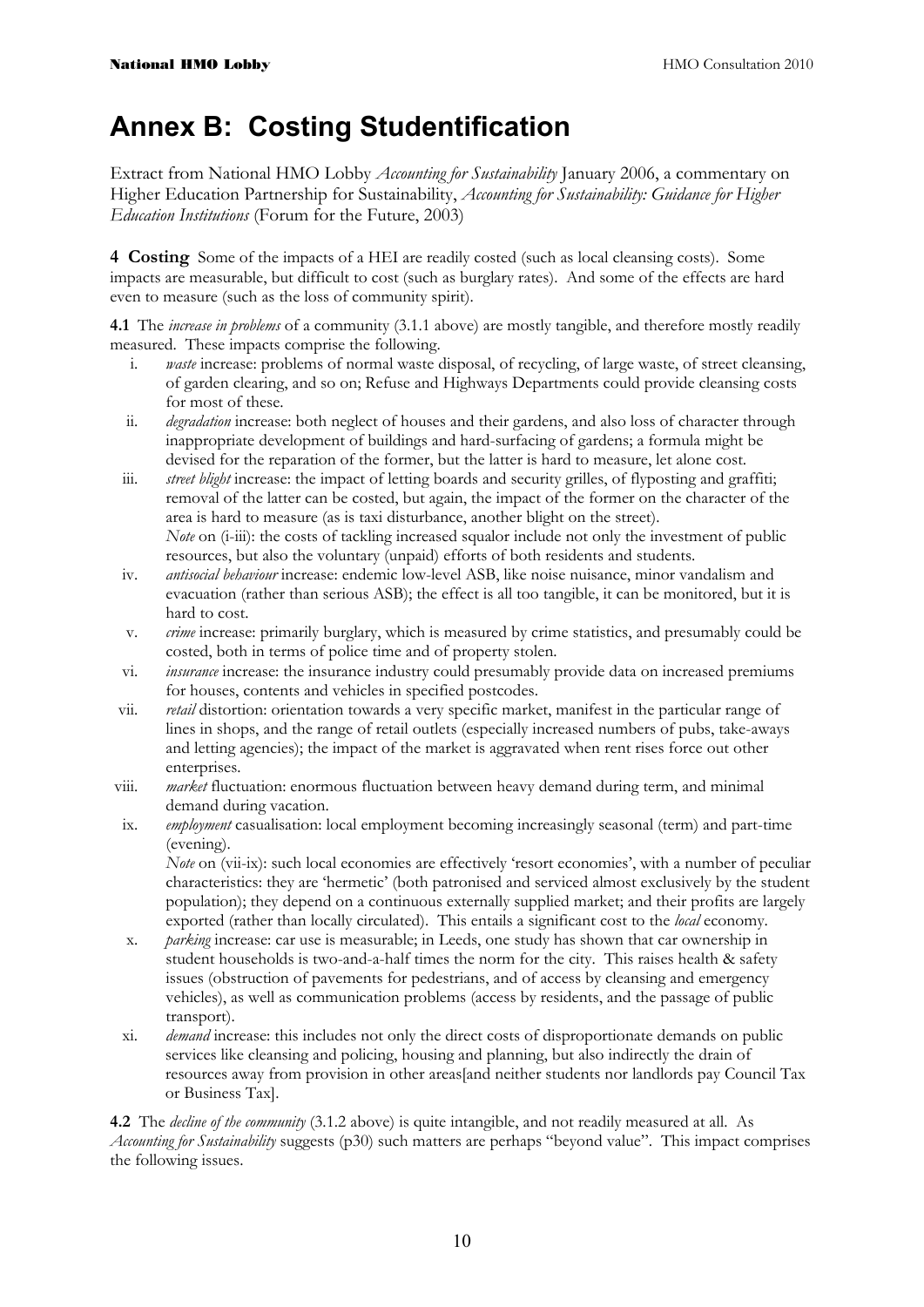- xii. *numbers* decline: student demand gives rise to high property prices and low amenity (4.1), encouraging emigration and making immigration almost impossible, with the result that there are fewer elders (retaining past memories), fewer adults (present activists) and fewer children (the community's future).
- xiii. *networks* decline: most owners and occupiers are absentees (hence disengaged), the young and the old especially are isolated (losing their peers), and the neighbourhood loses its social capital or 'community spirit' (its social networks, social norms and social sanctions).
- xiv. *morale* declines: deep and rapid changes are felt acutely: the population imbalance itself is stressful (public oppression, private isolation), the declining amenity is alienating (fear of crime, revulsion from squalor, exclusion by the economy), and residents feel anger and despair at their disempowerment.
- xv. *schools* decline: the services which support the community (especially primary schools, also colleges, evening classes, churches, clubs for the young, etc) decline and even close.

**4.3** Most impacts in 4.1 can be measured, and many costed. A few cannot – and nor can any in 4.2. These may be "beyond value" (monetary, at least). However, there are valuation techniques available. The United Nations recommends *avoidance* and *restoration* values (*Accounting for Sustainability*, p30).

**4.3.1 Avoidance values** These are what it would cost (or does cost) to avoid a detrimental impact (for instance, avoiding carbon dioxide emissions). The principal cost that can be identified in avoiding negative impacts by HEIs is the *time* this soaks up. A principal element of this time is the hours dedicated by local community campaigners to organising campaigns, organising meetings, attending meetings, circulating information, writing objections, responding to consultations, and so on. (Leeds HMO Lobby is an example, but its efforts are duplicated up and down the country.) Some HEIs employ Community Liaison Officers (with salaries); whether they do or not, other staff are drawn into dialogue, negotiation and planning. (The University of Leeds has a Community Projects Officer, a Neighbourhood Helpline, a *Housing Strategy*, and is consulting on a *Community Strategy*.) Local authorities bear responsibility for resolving local problems: members and officers devote time to addressing these; in addition, many authorities have conducted studies of the impact of HEIs locally, and have established fora to develop local strategies. (Leeds City Council has established a Student Housing Project Group, devised a *Shared Housing Action Plan*, convened a Community & HE Forum, and so on.) Student volunteers spend time on the effects of the impact. (In Leeds, they have set up the LS6 Project.) At one level, much of this time is spent fire-fighting. But at a strategic level, it is invested in attempting to resolve – hence avoid – the deeper issues. (In addition to local actions, national initiatives also absorb effort, like the National HMO Lobby, the Unipol conference *Students*, Housing & Community, and UUK's *Students* & Community research [which reportedly cost  $f_{1,30,000}$ ].) This time could be calculated and costed.

**4.3.2 Restoration values** These consist of what it would cost to restore an unsustainable situation (for instance, restoring contaminated land). In the case of the negative impacts of HEIs (and especially the decline of communities), essentially these arise from demographic imbalance (the substitution of a stable, general local population by a transient, seasonal and very particular population). This comes about largely by the change of use of family homes into student HMOs. In a free market, this is impossible to avoid: groups of students are prepared to pay upwards of  $f$ 50 per week for a room each; with this return in mind, landlords are able to far outbid family purchasers, when homes come onto the market. House prices are rapidly inflated. The incentive of these prices, and the disincentive of declining amenity, encourages further change of use. The restoration cost of the fundamental sustainability problems of HEIs would be the cost of re-purchasing houses, to restore them to family occupation. The National HMO Lobby estimates that the tipping-point for sustainability problems for a community comes when students exceed 20% of the population. Since the average occupancy of HMOs is twice that of the average single household, this is approximately equivalent to a tipping-point of 10% of HMOs in an area. (This is also the normal proportion of privately rented housing in a neighbourhood.) In principle therefore the restoration value of an unsustainable community is the cost of restoring the housing balance. [Leeds HMO Lobby puts the restoration value of Headingley at somewhere near a half *f* billion.]